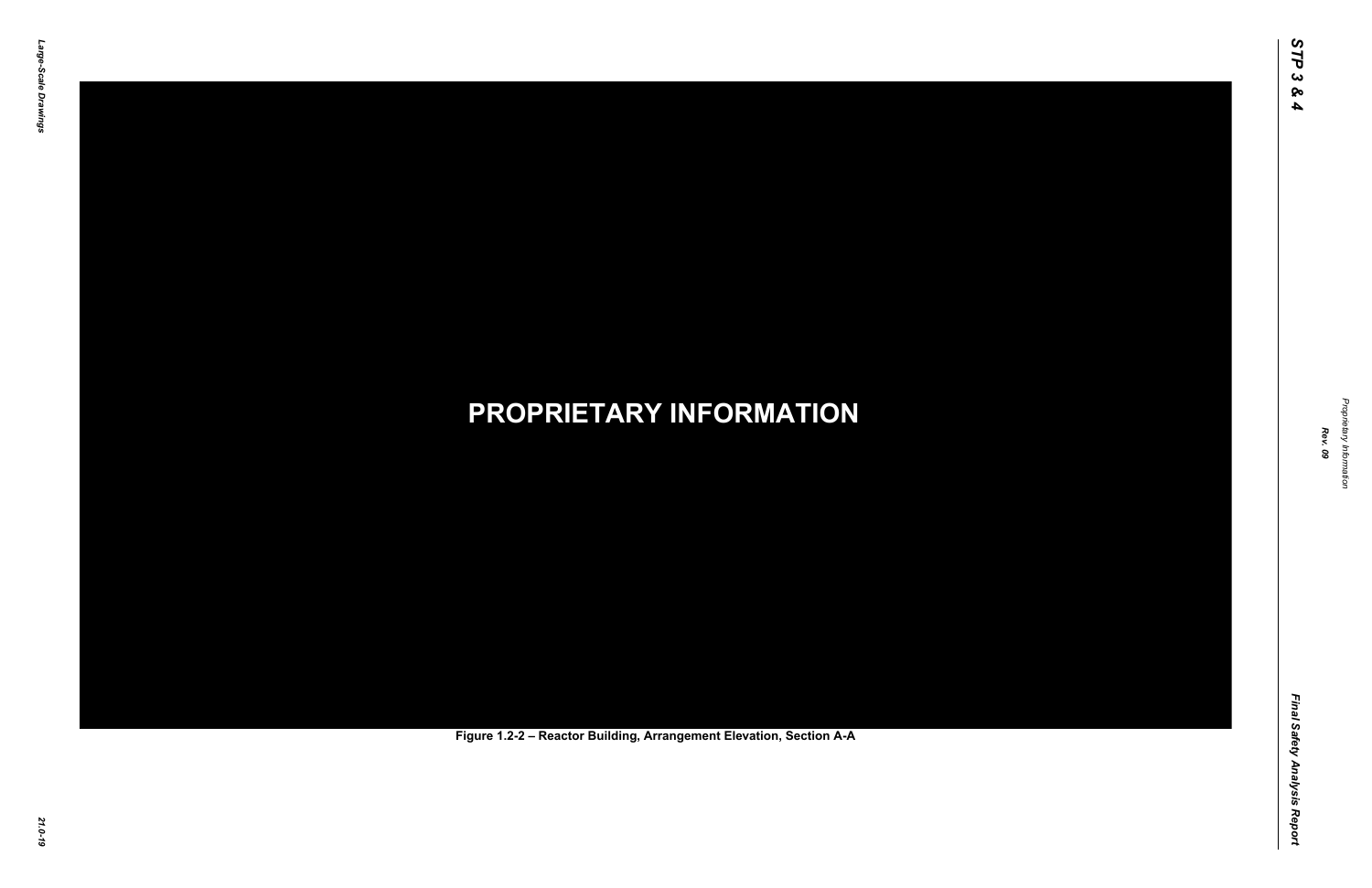Final Safety Analysis Report *Final Safety Analysis Report*

Proprietary Information *Proprietary Information*

# *21.0-20* **PROPRIETARY INFORMATION Figure 1.2-8a – Reactor Building, Arrangement Plan at Elevation 12300 mm**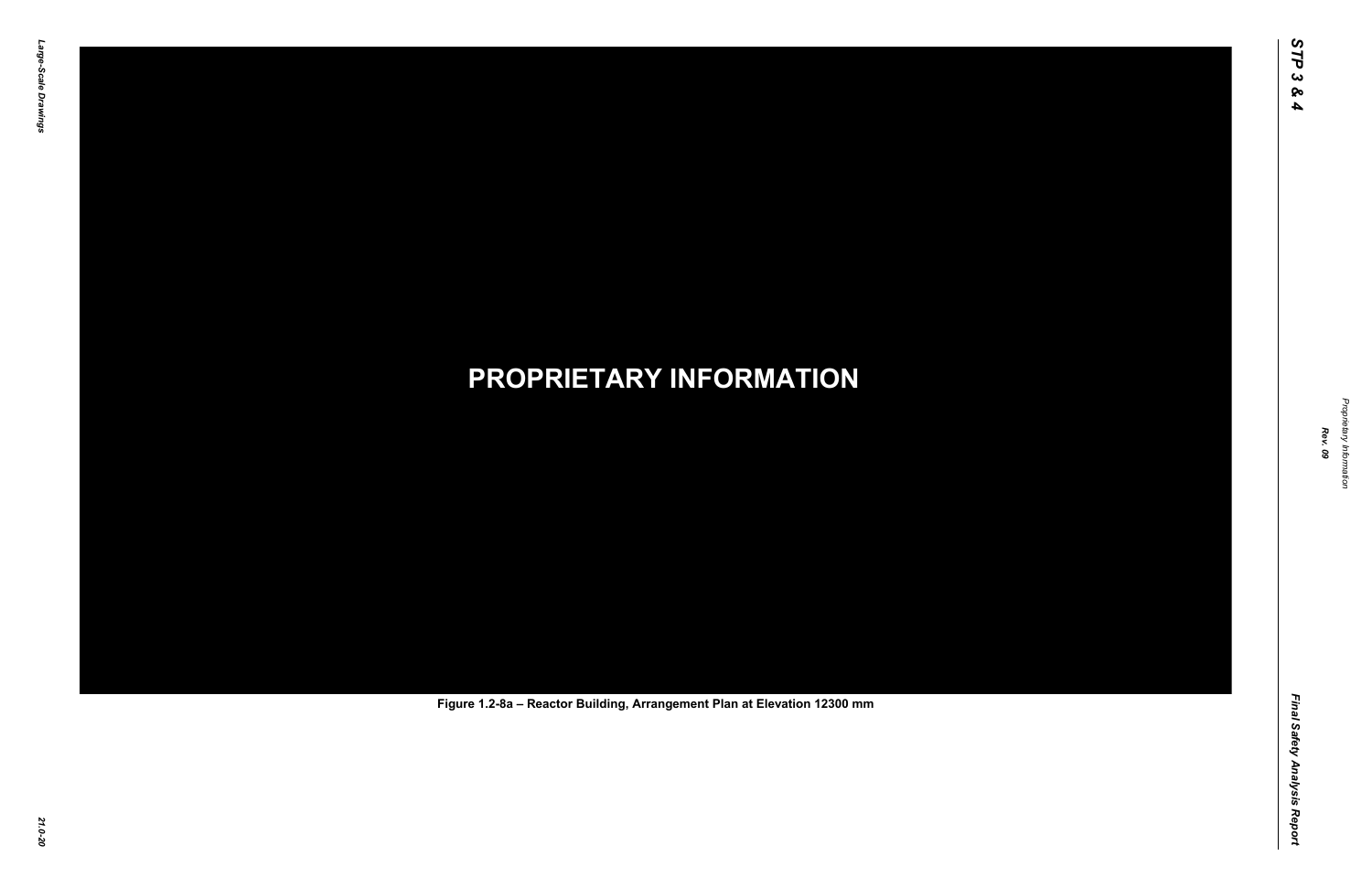Final Safety Analysis Report *Final Safety Analysis Report*



Proprietary Information *Proprietary Information*

# *21.0-21* **PROPRIETARY INFORMATION Figure 1.2-8b – Reactor Building, Arrangement Plan at Elevation 12300 mm**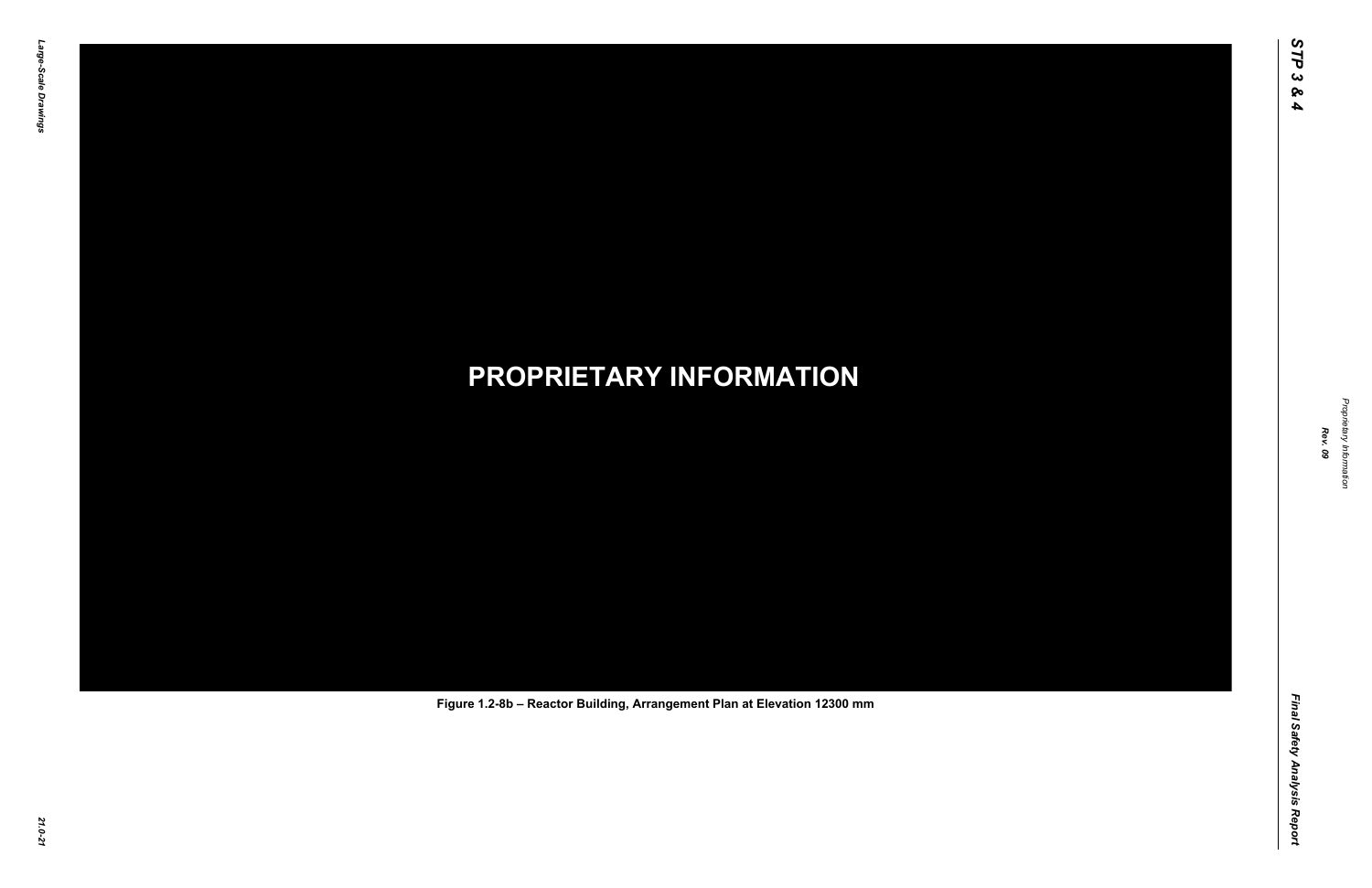Final Safety Analysis Report *Final Safety Analysis Report*

Proprietary Information *Proprietary Information*

# *21.0-22* **PROPRIETARY INFORMATION Figure 1.2-23a – Radwaste Building at Elevation -1700 MM**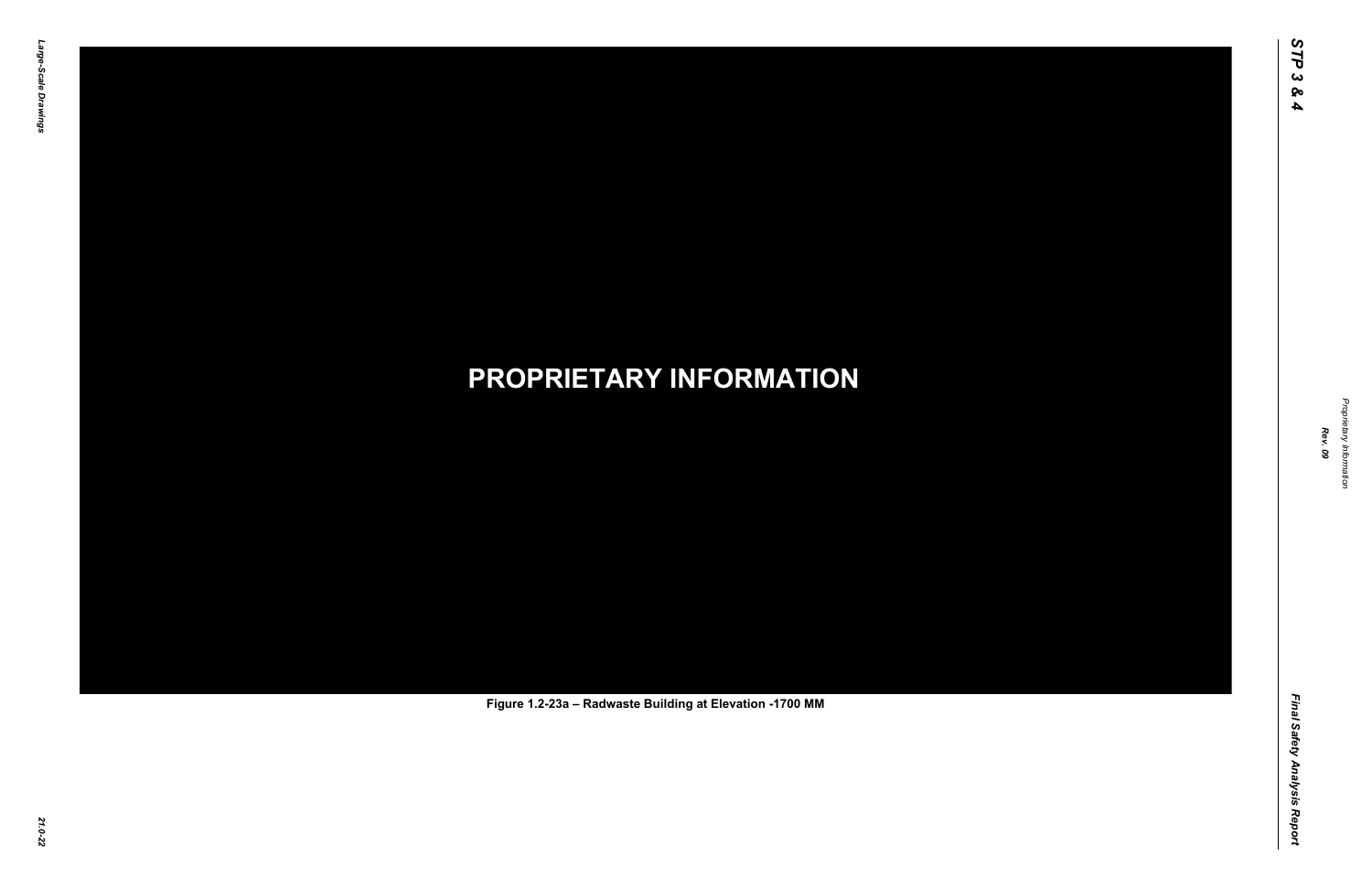Final Safety Analysis Report *Final Safety Analysis Report*

Proprietary Information *Proprietary Information*

# *21.0-23* **PROPRIETARY INFORMATION Figure 1.2-23b – Radwaste Building at Elevation 5300 MM**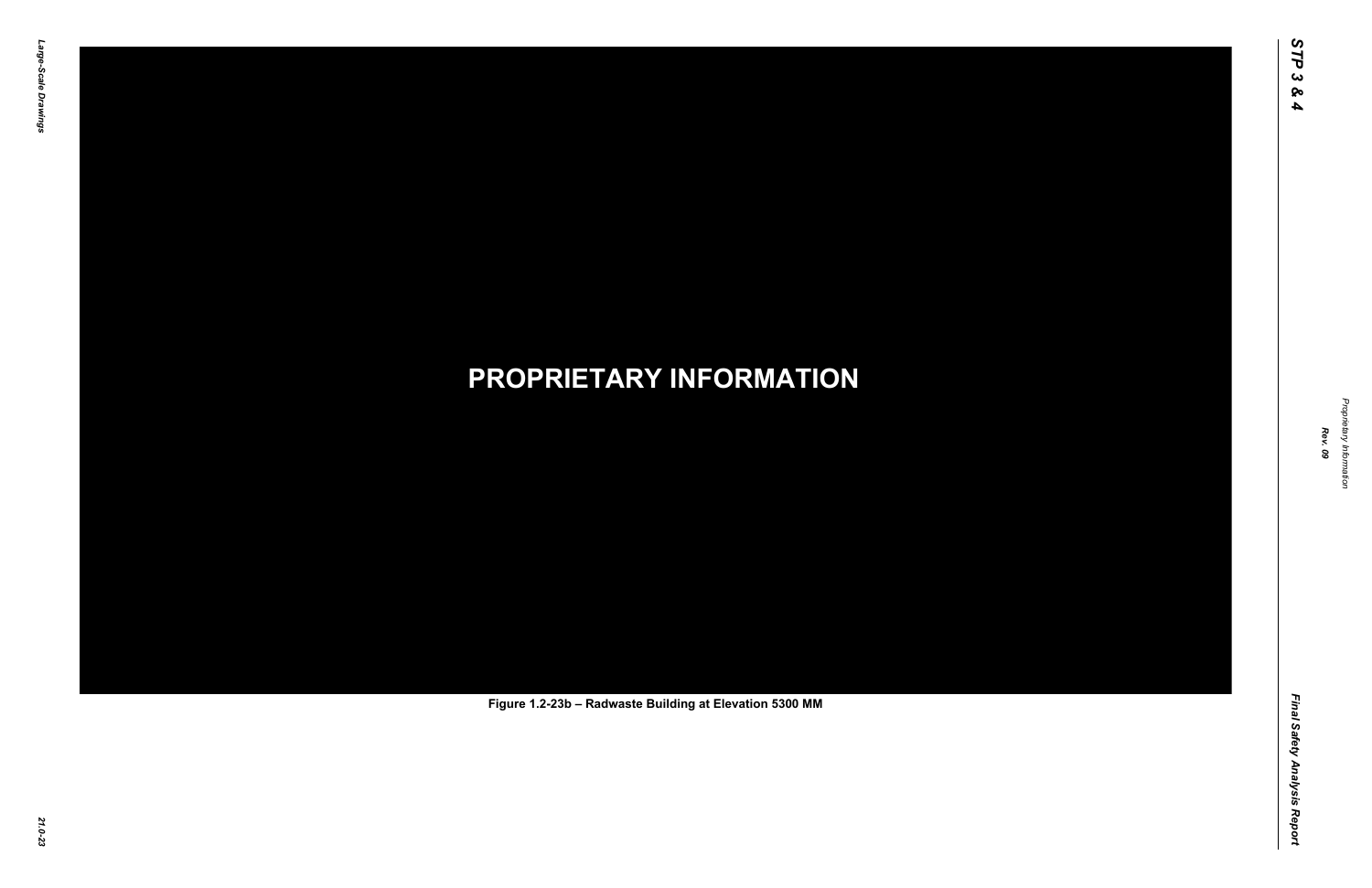Final Safety Analysis Report *Final Safety Analysis Report*



Proprietary Information *Proprietary Information*

# *21.0-24* **PROPRIETARY INFORMATION Figure 1.2-23c – Radwaste Building at Elevation 12300 MM**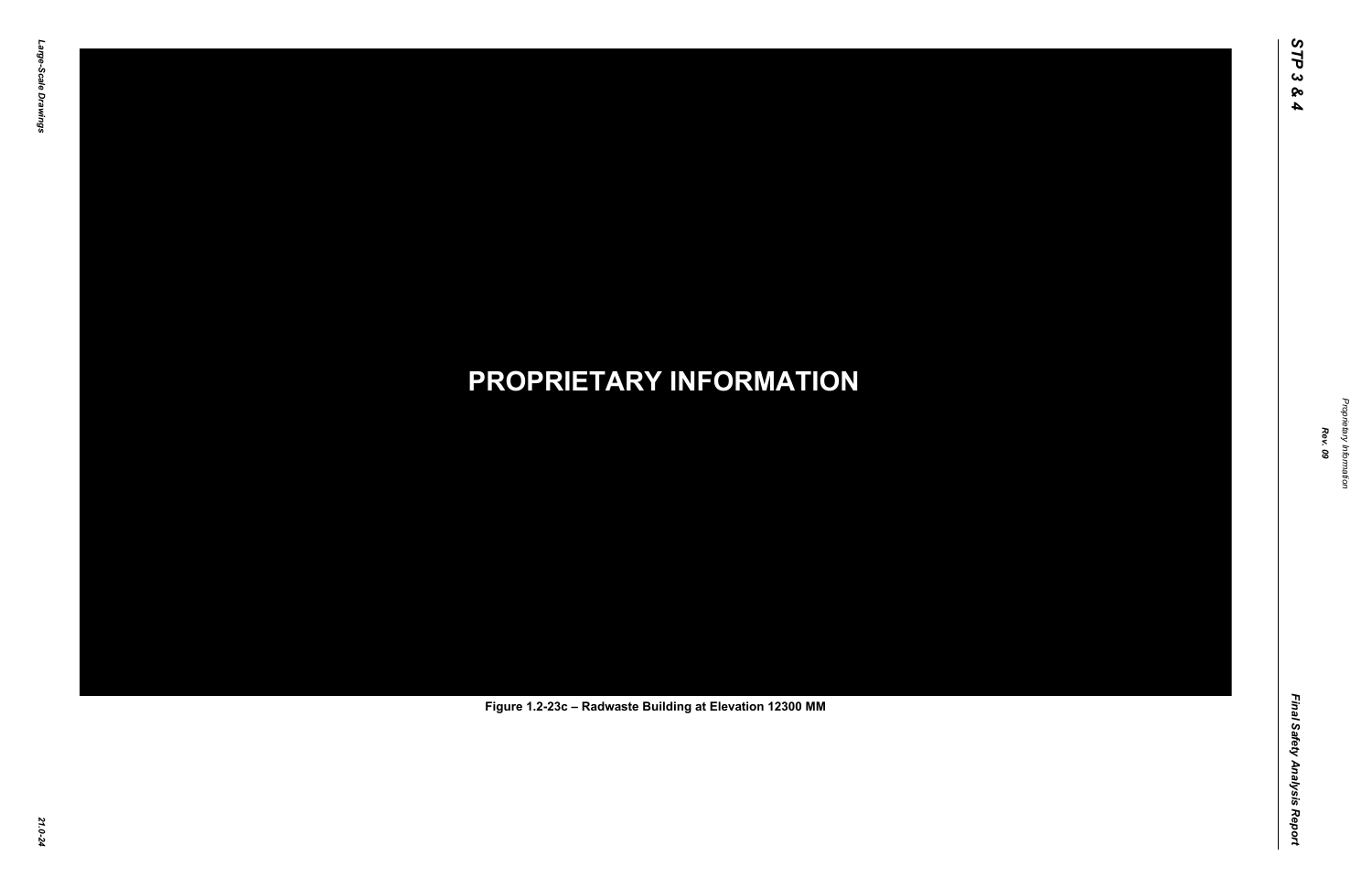Final Safety Analysis Report *Final Safety Analysis Report*



Proprietary Information *Proprietary Information*

# *21.0-25* **PROPRIETARY INFORMATION Figure 1.2-23d – Radwaste Building at Elevation 19100 MM**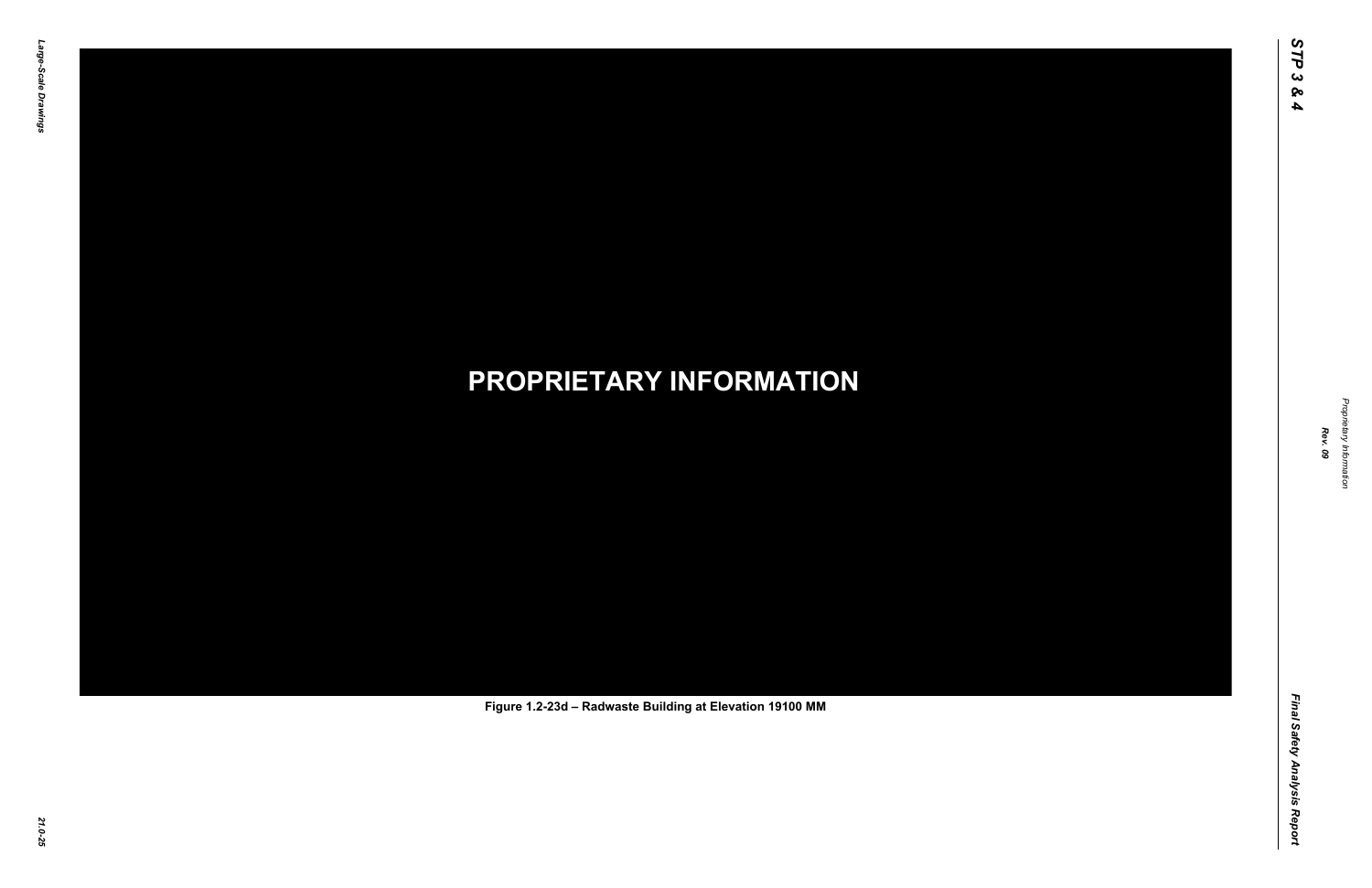Final Safety Analysis Report *Final Safety Analysis Report*

Proprietary Information *Proprietary Information*

# *21.0-26* **PROPRIETARY INFORMATION Figure 1.2-23e – Radwaste Building, Sections A-A, B-B (Sheet 1)**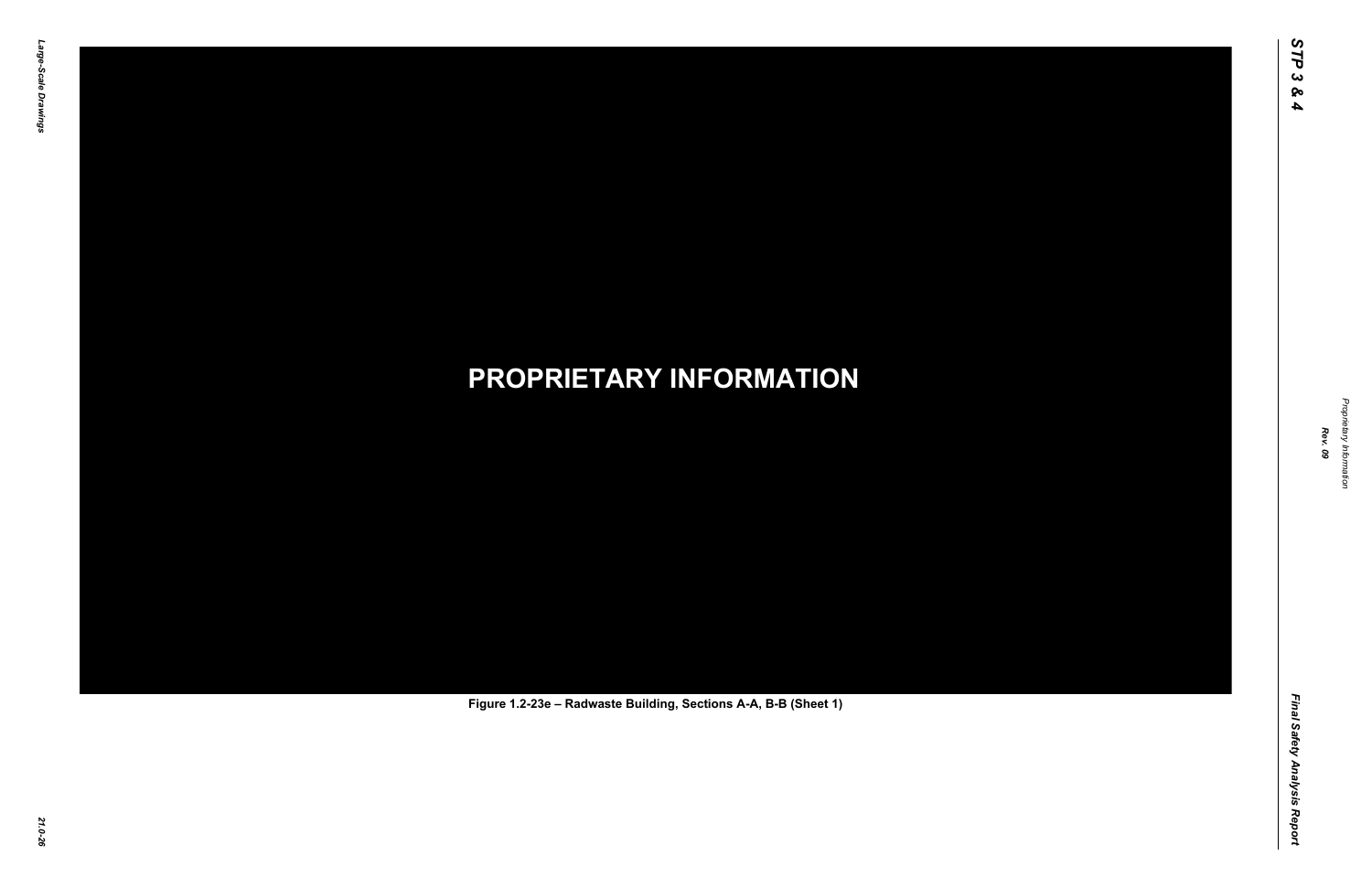Final Safety Analysis Report *Final Safety Analysis Report*

Proprietary Information *Proprietary Information*

# *21.0-27* **PROPRIETARY INFORMATION Figure 1.2-23e – Radwaste Building, Sections A-A, B-B (Sheet 2)**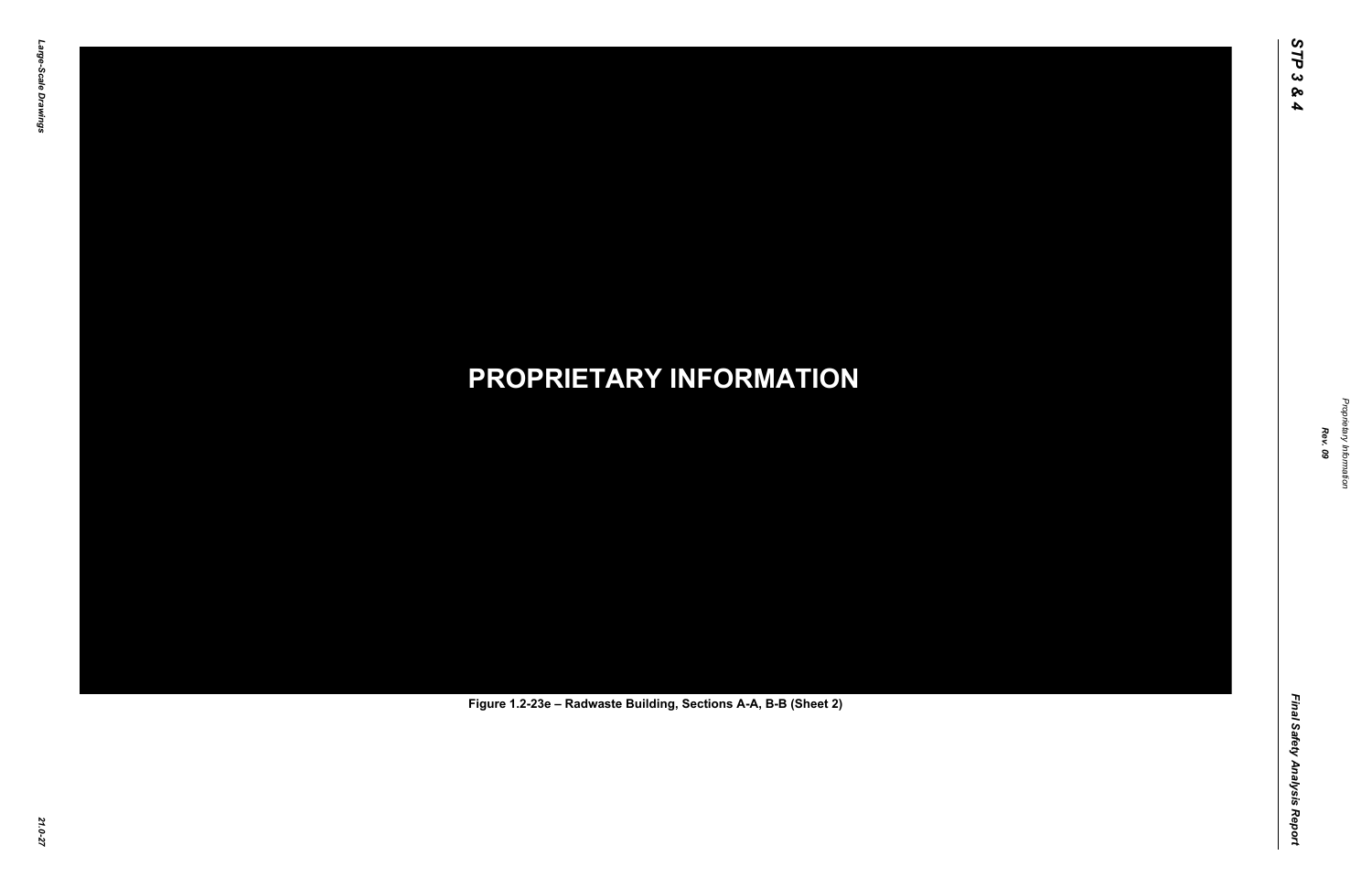Final Safety Analysis Report *Final Safety Analysis Report*

Proprietary Information *Proprietary Information*

# *21.0-28* **PROPRIETARY INFORMATION Figure 1.2-24 – Turbine Building, General Arrangement at Elevation 2300 mm**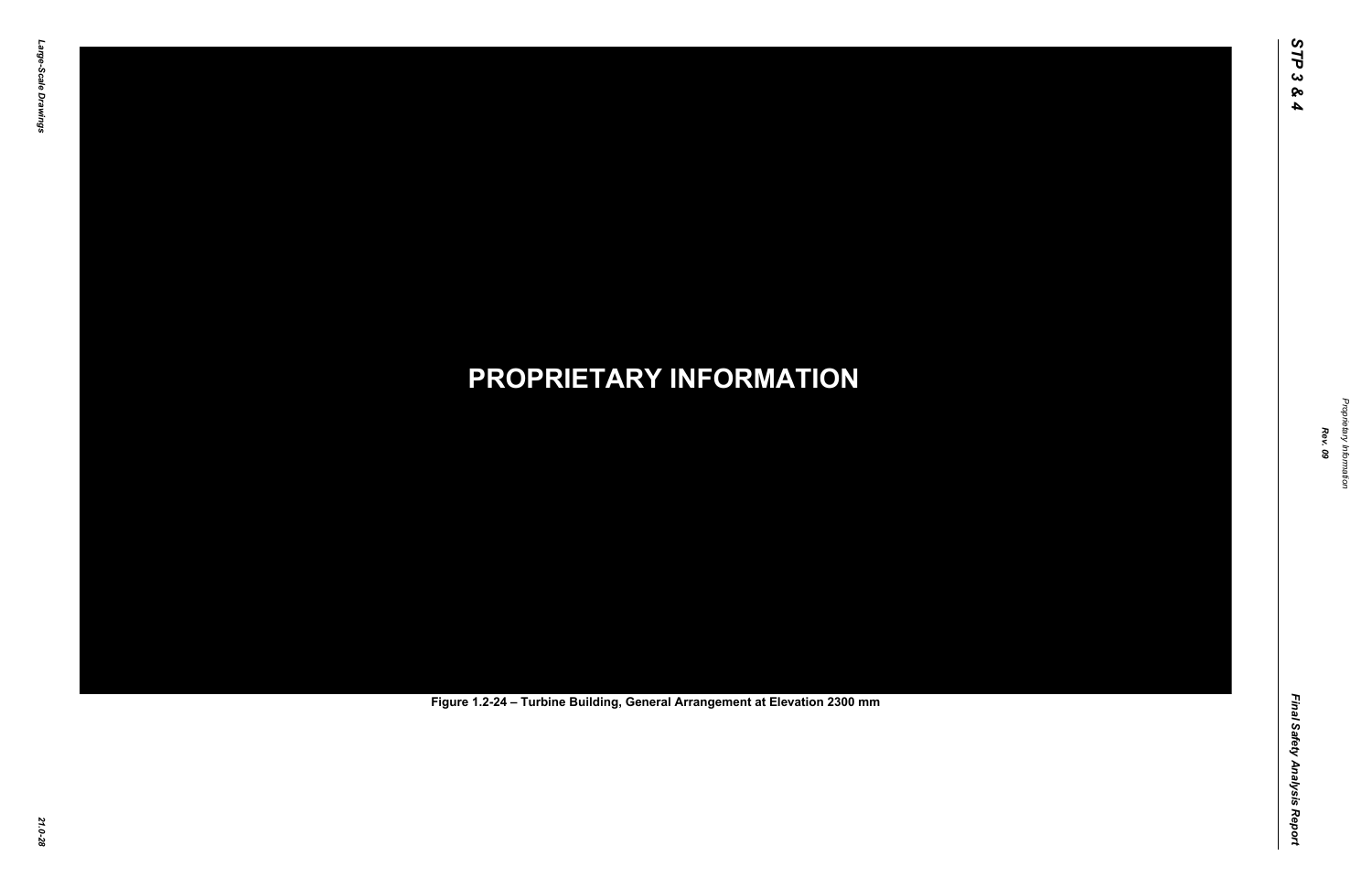Final Safety Analysis Report *Final Safety Analysis Report*

Proprietary Information *Proprietary Information*

# *21.0-29* **PROPRIETARY INFORMATION Figure 1.2-25 – Turbine Building, General Arrangement at Elevation 6300 mm**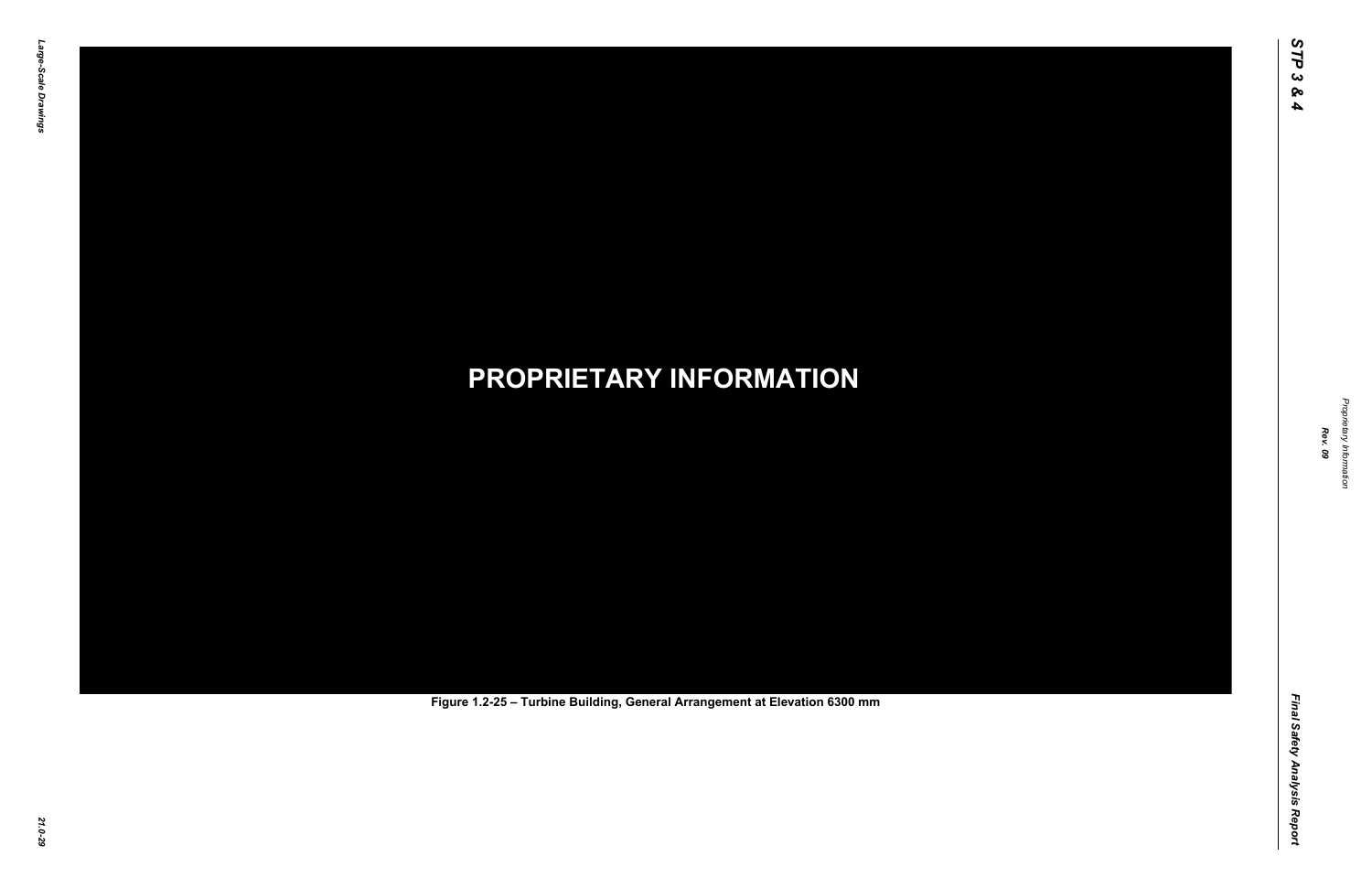Final Safety Analysis Report *Final Safety Analysis Report*

Proprietary Information *Proprietary Information*

# *21.0-30* **PROPRIETARY INFORMATION Figure 1.2-26 – Turbine Building, General Arrangement at Elevation 12300 mm**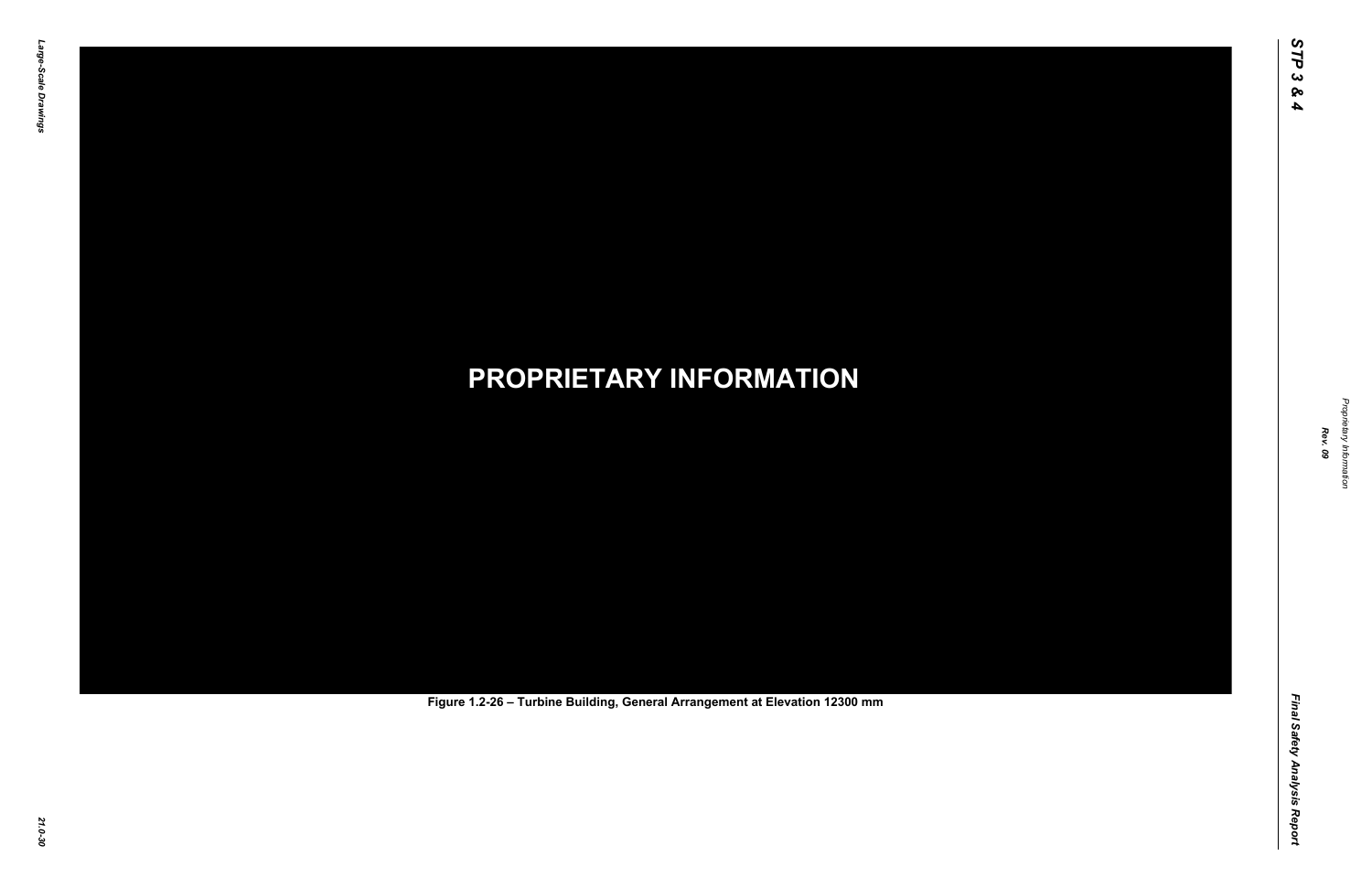Final Safety Analysis Report *Final Safety Analysis Report*

Proprietary Information *Proprietary Information*

# *21.0-31* **PROPRIETARY INFORMATION Figure 1.2-27 – Turbine Building, General Arrangement at Elevation 19700 mm**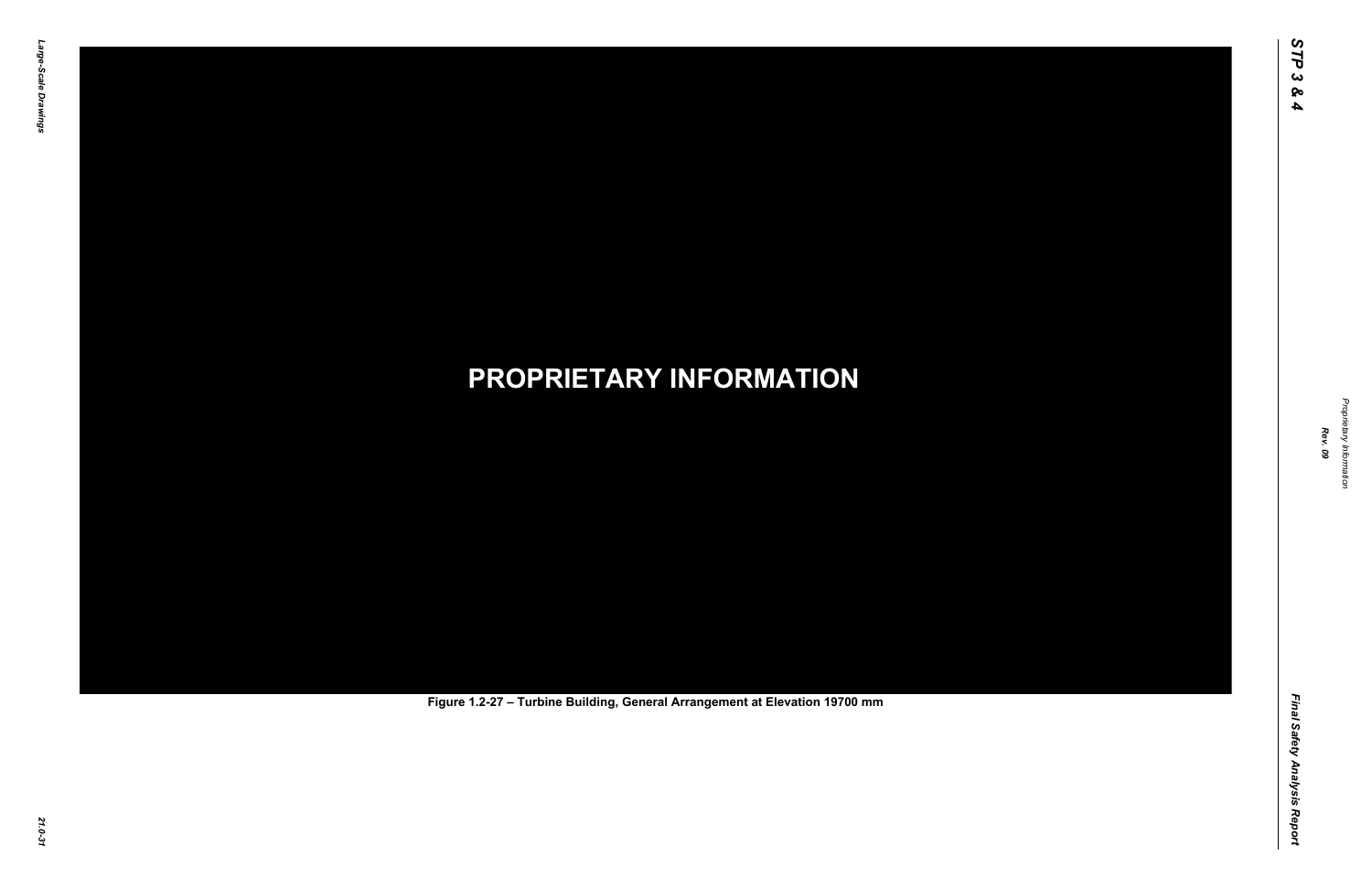Final Safety Analysis Report *Final Safety Analysis Report*

Proprietary Information *Proprietary Information*

# *21.0-32* **PROPRIETARY INFORMATION Figure 1.2-28 – Turbine Building, General Arrangement at Elevation 24400 mm**